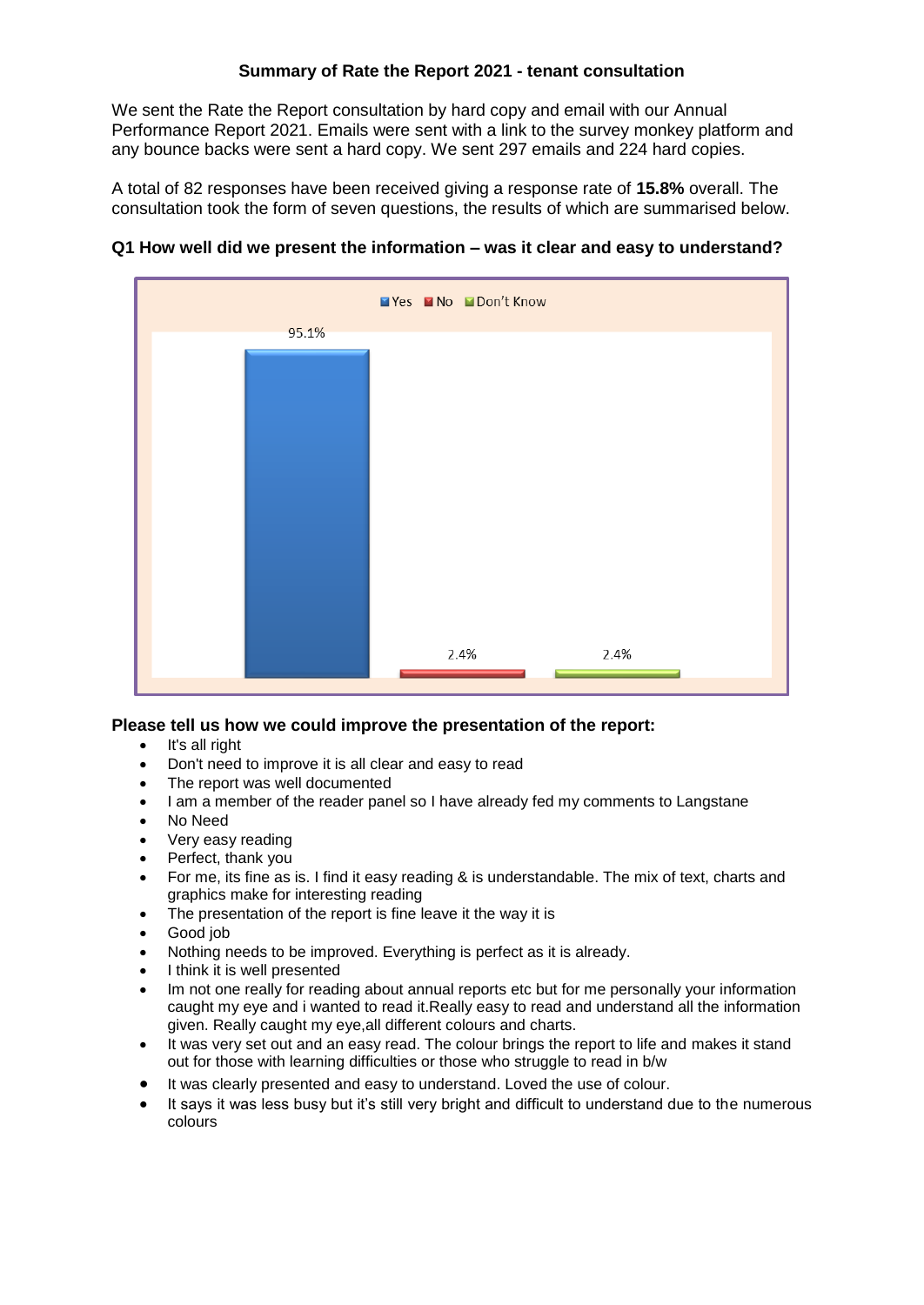**Q2 Do you think we are focusing on the right performance information? (seen throughout report)**

|       | Yes, leave it as it is No, please change them |
|-------|-----------------------------------------------|
| 98.8% |                                               |
|       |                                               |
|       |                                               |
|       |                                               |
|       |                                               |
|       | 1.2%                                          |

## **Please look at the performance information on the inside front cover and graphs on every second page from page 4 and tell us what you think**

- Overall bright and colourful, easy to understand
- The targets are being met so far. So far happy with everything
- as above
- Easy to understand
- Personally I would not change
- I found the 'last measured in 2018' confusing. I know its explained at the bottom of page 1 but couldn't get why there was percentages put as '2020/2021' when these are from 2018's answers.
- There consistant throughout
- Perfect throughout, thank you
- I think its providing the correct focus COMMENT FROM Q4 But I would like to know who is responsible for what. I don't feel like I know anyone at Langstane anymore.
- just a relevant statistical explanation
- Very clear and easy to read
- Well Done
- It does not matter how you present the report there are always people who will query it
- I have commented on the performance information sheet already please check my response for details.
- Maybe set it out as least performing first then to the best performing
- in my opinion, you can't improve on perfection, I enjoy the read and it offers me everything I need that informs me what langstane are up to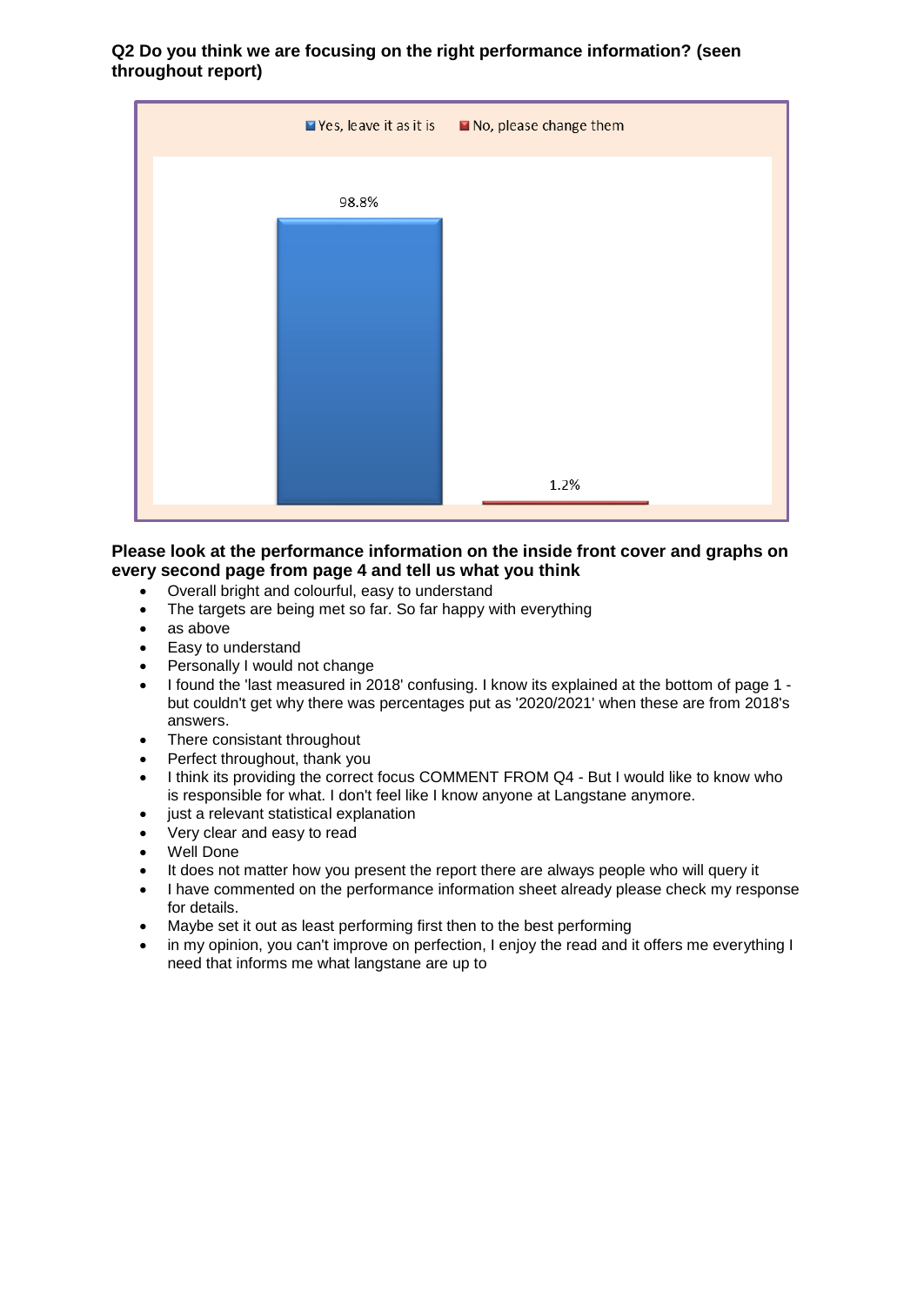**Q3 We have again included a snapshot of our performance on the inside front cover. Are you happy for this to become a permanent feature on this page?**



**Q4 We feature staff/tenant profiles where we can, are you happy to continue seeing these?**

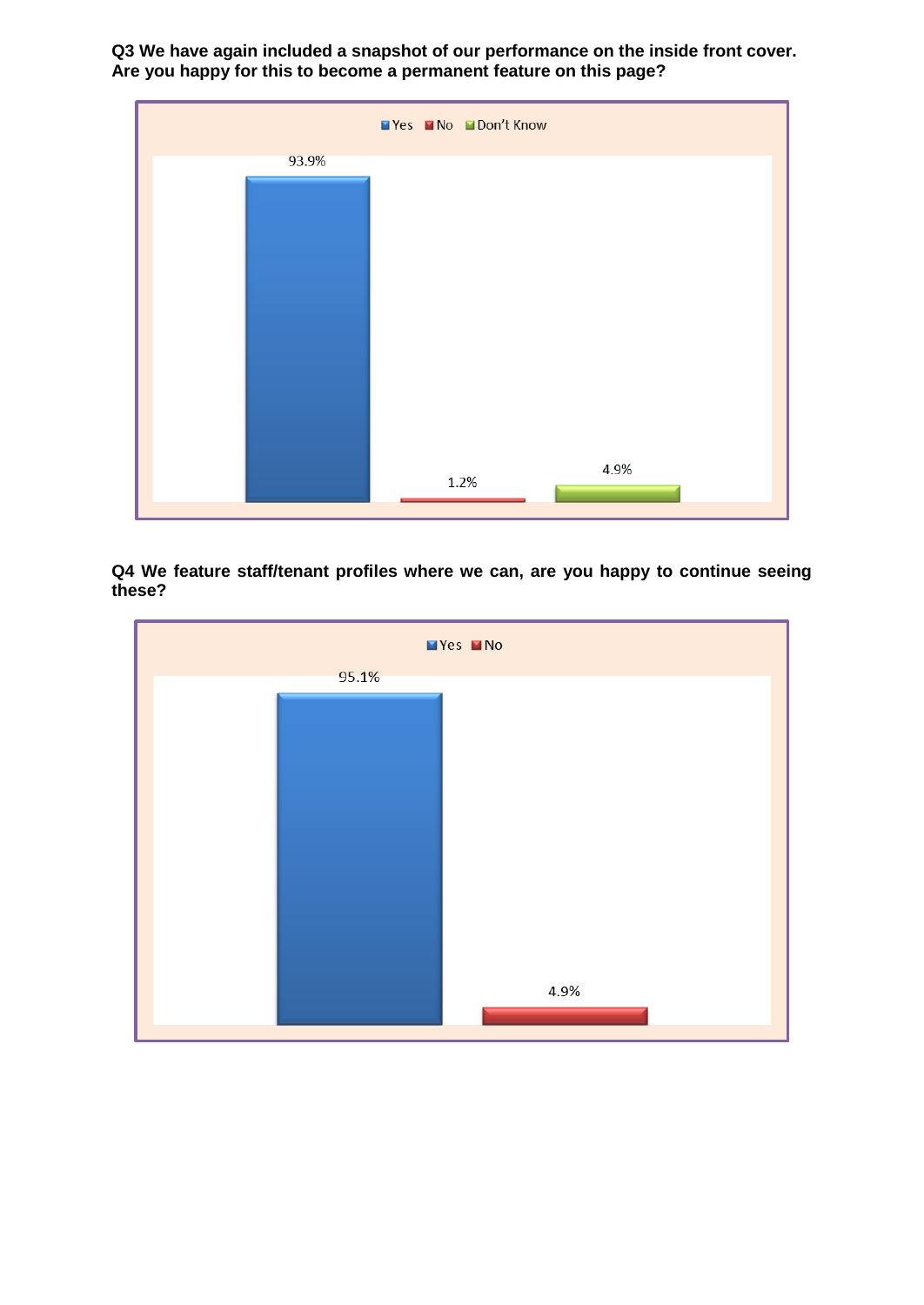**Q5 We featured a collage of staff images on the back page as we were unable to provide team photos. Would you like to see this again or would you prefer images of our team?**



**Q6 We compared our own performance this year against ourselves over the last two years. We also compared ourselves against the Scottish Average and our performance targets. Please tick two or three options below to tell us what you think are the more important to feature in the report?**